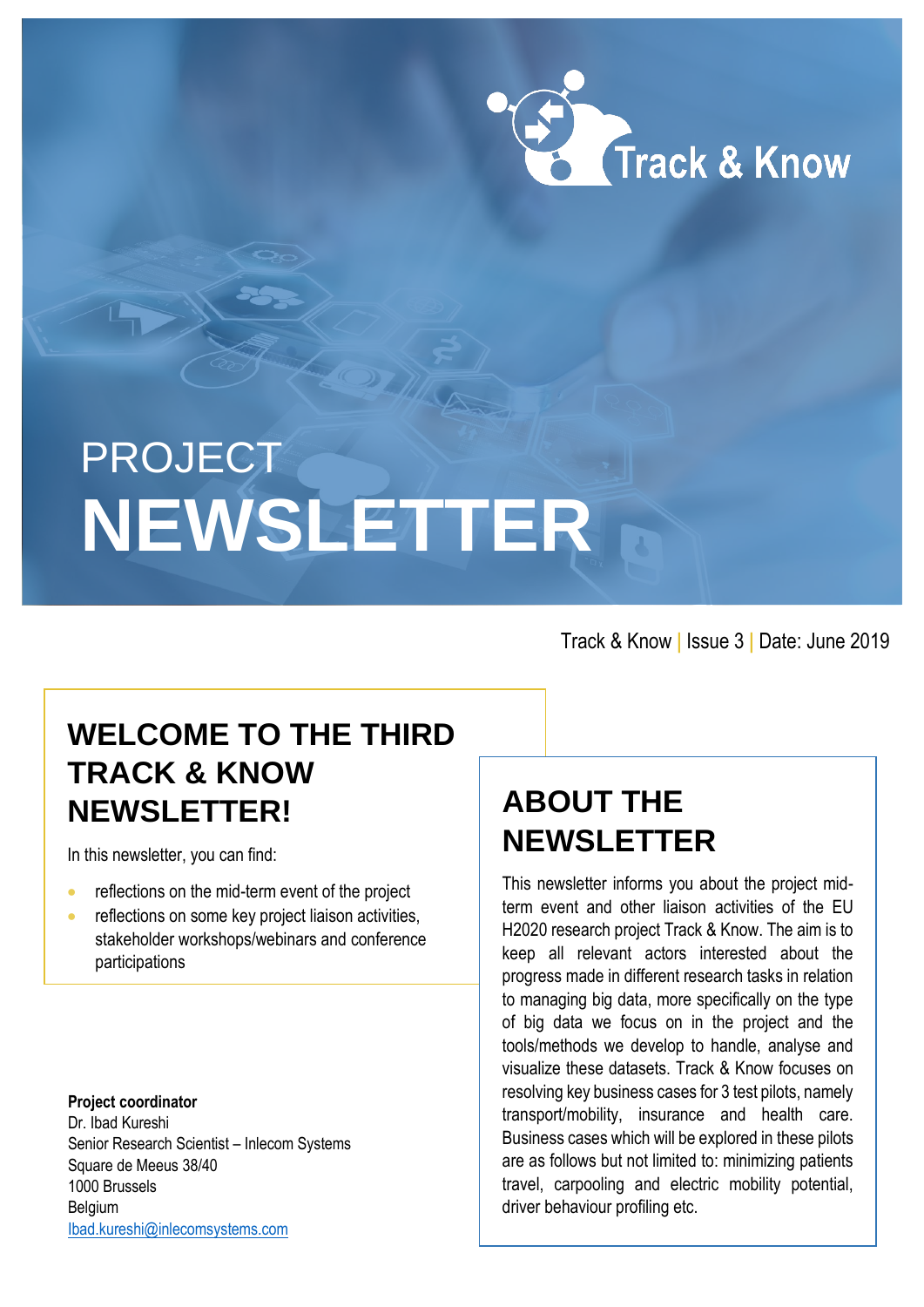## **Reflections on the Track & Know Mid Term Event**

As part of the dissemination goals of the project, a mid-term event was held on **2nd May, 2019** as a **special technical session** within a reputed international conference on **Ambient Systems, Network and Technologies (ANT)** to gain attention of a wider and more related audience. This anual conference is a leading international conference for researchers and industry practitioners to share their new ideas, original research results and practical development experiences from Big Data analytics, cloud computing, emerging networking, tracking and sensing technologies, modelling simulation and transportation sciences, internet of things, etc.

**1. Dr. Ibad Kureshi from Inlecom System** (replacing Athanasios Koumparos - Vodafone Innovus) presented a Fleet management pilot of the Track & Know project and highlighted the current progress made in relation to toolbox development to answer relevant business questions. For example: 1) enrichment of trajectory data with weather, holidays and geographical point-of-interest (such as fuel station) to give more context for accident prediction analysis; 2) identification of traffic hot spots and then indication of alternatives routes. [Please click here for more details.](https://trackandknowproject.eu/wp-content/uploads/2019/05/Business-Innovation-in-the-Development-of-Big-Data-Toolboxes-for-the-Management-of-Professional-Vehicle-Fleets.pdf)

**2. Dr. Muhammad Adnan** from UHasselt (replacing Feng Liu - UHasselt) presented details of the method for identifying traffic congestion hot spots using trajectory data and how alternative routes can be obtained using this technique. Some preliminary results on the approach are also presented by applying trajectory data of fleet from Vodafone Innovus. [Please click here for more details.](https://trackandknowproject.eu/wp-content/uploads/2019/05/Feng_Adnan_VFI_data_UH_day1.pdf)

The ANT conference is held from 29th April to 2nd May, 2019 in Leuven, Belgium and is attended by more than 150 individuals from all continents of the world with presentations on just over 100 research papers. Apart from the dissemination of project results, the conference provided an **excellent opportunity for enhancing the network and reach out to the researchers/practitioners in different but related domains** by advertising the project portfolio and distributing the project materials (i.e. newsletter/flyers).

> The special session on Track & Know project consisted of **five key presentations** of which the first presentation was an overall introduction to theTrack & Know project, followed by four key technical presentations that described preliminary results and work in progress. This special session was well attended and generated some useful discussions on all presentations. The following paragraphs provide highlights of each technical presentation.

**3. Mr. Kieran Lee** from Royal Papworth Hospital- NHS presented details of the health pilot of the Track&Know project and highlighted current progress in relation to data characteristics analysis and relevant developments in the Track&Know toolboxes. The presentation also highlight on finding the optimal number of exchange facilities (mobile outreach clinics) to minimize travel distances of Obstructive Sleep Apnoea (OSA) patients. [Please click here for more details.](https://trackandknowproject.eu/wp-content/uploads/2019/05/Kieran_Lee_ROYAL_Papworth.pdf)



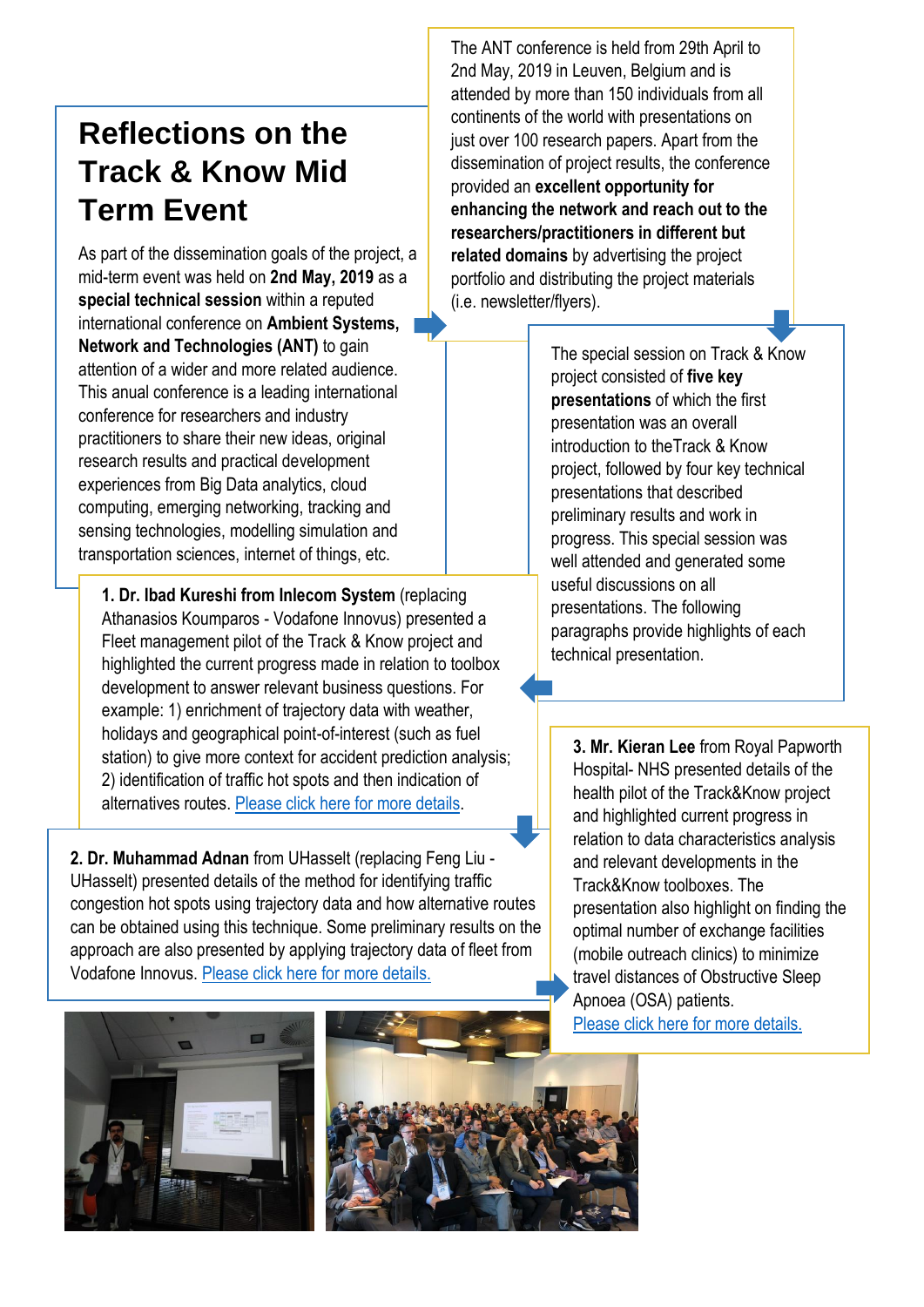**4. Prof. Mirco Nanni** from CNR presented details of the Insurance pilot of the Track & Know project and highlighted the current progress in relation to analytical toolbox development to answer relevant business questions. The presentation also discusses some results from the preliminary analysis such as machine learning model estimation for accident prediction using the data obtained from Sistematica, Use of individual mobility network approach with some contextual information to characterize driver behaviour and cities to enhance model predictions. [Please click here for](https://trackandknowproject.eu/wp-content/uploads/2019/05/ANT19_TK_Session_Mirco_.pdf)  [more details.](https://trackandknowproject.eu/wp-content/uploads/2019/05/ANT19_TK_Session_Mirco_.pdf)

Some **key takeaways** from the discussions with participants that help exploit project research activities are as follows:

1) Collaborations with Track & Know partners in further exploration of a variety of big data analysis methods,

2) Sharing and availability of data (aggregate data) for testing and resolving other pertinent research questions,

3) Knowledge sharing in relation to understand how Track & Know has resolved data privacy, GDPR and other ethical issues.



Special Session: Track & Know

Car Telematics and Individual Mobility Networks for Insurance & Innovative Mobility Services (E.V. Migration, Car Sharing) Leonardo Longhi, Mirco Nanni

Location: Room 5

@TrackandKnow https://www.trackandknow.eu

This project has received funding from the European Union's Horizon 2020 research and innovation programme under the Grant Agreement No 780754. © TRACK&KNOW, 2018







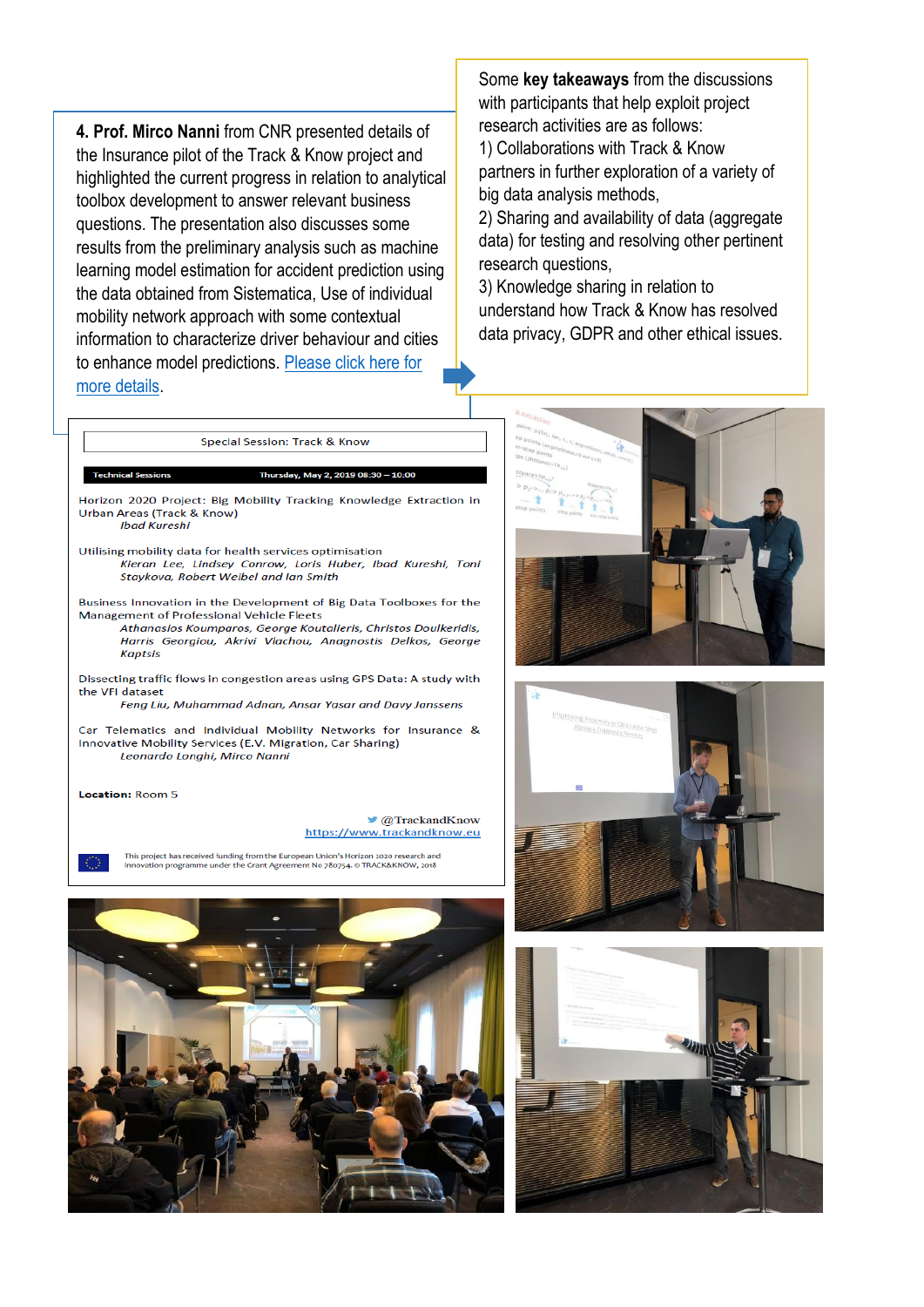### **Key Liaison Activities, Workshops and Conferences**

#### **Big Data Value Forum Workshop on 'Policy issues, opportunities and barriers in big data-driven transport'**

Track & Know has planned for **clustering and knowledge transfer activities with the ICT-15 lighthouse projects Transforming Transport (TT), DataBio, e-SIDES others.** In relation to this Track & Know took part in the Big Data Value Association (BDVA) workshops at the 2018 Big Data Value Forum (BDVF) in Vienna, Austria on Wednesday 14th November 2018. At a workshop, focused on challenges in Policy arranged by the Transforming Transport (TT) project, Track & Know provided a different voice using our unique case studies of Insurance, Driver Behaviour and Medical Services. The presentation and subsequent discussion included steps to identify barriers and opportunities in regulation to facilitate growth in car-pooling and EV vehicle adoption, as well as the use of mobility in a broader context to affect policy and organisational change. [Please click here for more information.](https://trackandknowproject.eu/wp-content/uploads/2019/05/Ibad_BDVA_presentation1.pdf)



#### **Stakeholder Workshops/Webinars on Medical Service Optimization**

A series of two workshop (face-to-face) and webinar was held on 4th December, 2018 and 12th December, 2018 in relation to health pilot of Track & Know project. The aim of the workshop is to engage with the health relevant stakeholders, get them aware of the project plans, health pilot business case and questions address via bigdata toolboxes and type of data used to understand the problem.

#### **E-sides Workshop on 'Towards Value-Centric Big data: Connect People, Proceses and Technologies'**

The workshop was held on April 2nd, 2019 in Brussels, at the IMEC/BDVA venue (at the Vrije Universiteit) with an aim to gather all actors whose work and active engagement can promote responsible research and innovation in data the field of Big Data paving the way to design and deploy the next generation of Big Data solutions. Track & Know advocated the case of responsible research in relation to analytics when dealing with personal and personalised mobility by showcasing the development of a software framework that aims at increasing the efficiency of Big Data applications in the transport, mobility, motor insurance and health sectors. The discussion emphasized on **the identification of biases created by historical series of person movements and test them through ethical and informed processes**. In addition ensuring personal data protection and informed consent (e.g. in the health use cases) through appropriate staff training techniques. [Please click here for more information.](https://drive.google.com/file/d/1YdGFXAYWgLnzL8W3-Q1G1PqXTDF10fBN/view) In relation to that workshop, E-side has also published a full report. [Please click here to get the full report.](https://e-sides.eu/resources/towards-value-centric-big-data-e-sides-workshop-report)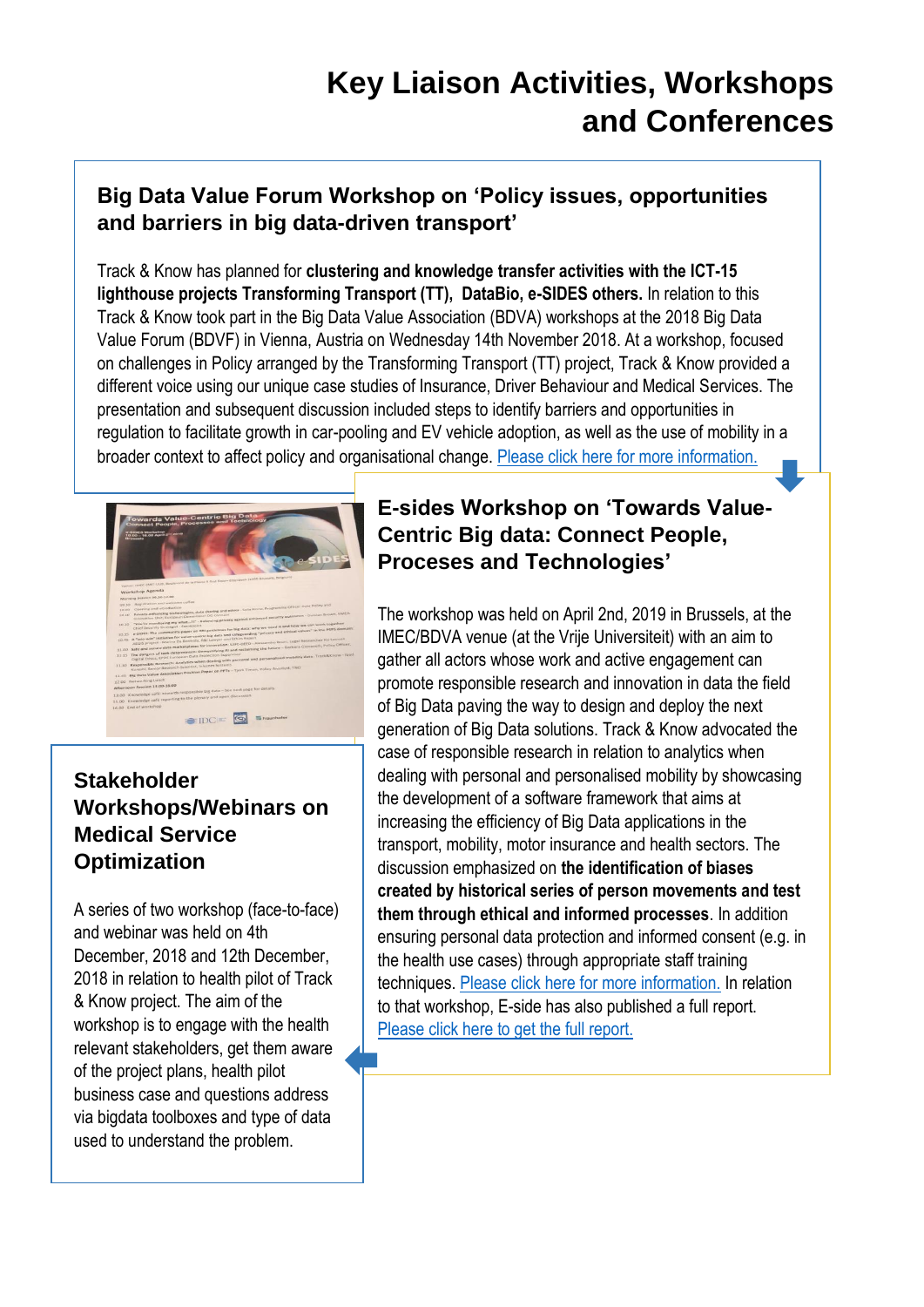**Stakeholders** involved/invited in the workshops are Respiratory Physicians from First People's Hospital Changzhou China, West China Medical School, Hospital of Sichuan University China, Sino-Health International Business Company, Sleep Apnoea trust association, Home sleep motor manufacturer, British Thoracic Society, Stowood Scientific, OSA partnership group, Cambridge and Peterborough Clinical Commissioning Group and Linguamatics: Data mining software company.



Stakeholders feedback were positive as they see the project in the UK as very beneficial. In China there is great interest in OSA service development and participation in joint research. No further data requirements were suggested, however it was proposed to examine relationship with other medical conditions, such as diabetes in OSA sufferers and look at service optimisation to join the outreach attendances of the two conditions. A plan has been proposed for the project to provide education to other stakeholders in the UK, as well as to use the project results for revision of the other OSA centre service flows. [Workshop](https://drive.google.com/file/d/1FhRbnPzj22lHVO6AJoOx8-fNh-hzIzvw/view)  [material can be accessed here.](https://drive.google.com/file/d/1FhRbnPzj22lHVO6AJoOx8-fNh-hzIzvw/view)



#### **Participation in 4th Annual Nursing, Midwifery and Allied Health Professional Research Conference**

On the 14th of May, 2019 Mr. Kieran Lee, a research practitioner at Royal Papworth Hospital, presented a talk based on work being completed in health pilot at the 4th Annual Nursing, Midwifery and Allied Health Professional Research Conference. Attendees were mostly made up of staff from one of the Cambridge University Hospitals, but also many others working in health care from all other the UK. The Track & Know health pilot talk, was well received with wide agreement about the poor road network and almost non-existent public transport in the East of England. As well as offering encouragement for any work that makes health services more assessable and feeding back that the use of pharmacies as test pick up sites will be extremely convenient as lots of people already routinely visit such places as part of their weekly schedule. [Please click here](https://trackandknowproject.eu/wp-content/uploads/2019/05/Kieran_Lee_ROYAL_Papworth.pdf)  [for more information.](https://trackandknowproject.eu/wp-content/uploads/2019/05/Kieran_Lee_ROYAL_Papworth.pdf)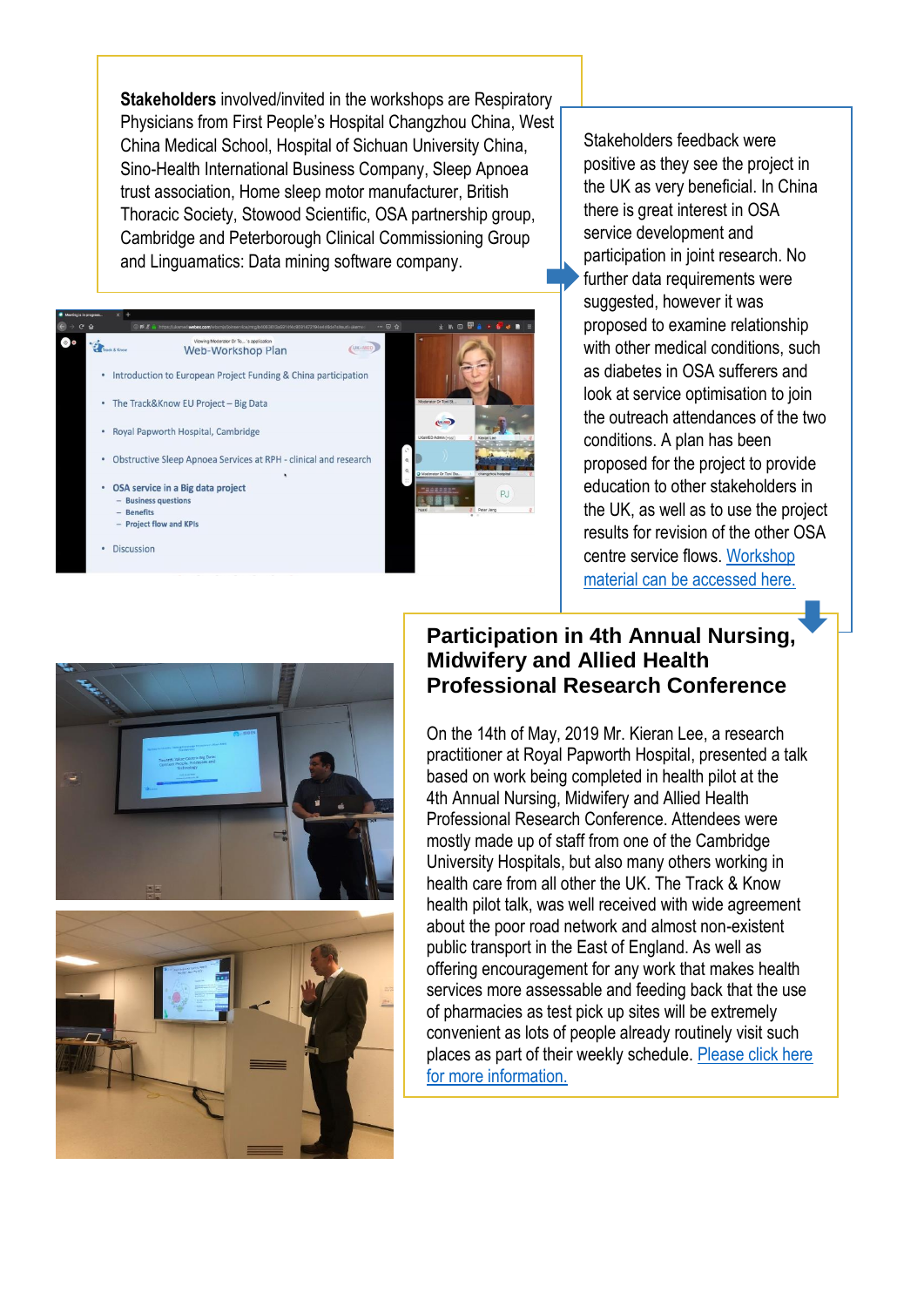#### **Participation in 10th EDBT/ICDT Conference and Workshop**

Prof. Christos Doulkeridis and his colleagues from UPRC attended the conference held on March 26-29, 2019 in Lisbon, Portugal. Attendees were mostly made up of researchers and practitioners community in the domain of database technology and data theory from all around the world. UPRC researchers presented a research paper about the 'integration of mobility data with weather information'. The main novelty of the method is its applicability to streaming/online mobility data coming as a trajectory from on-board vehicle GPS units. This method is an important part of the Big Data processing toolbox being developed in the Track & Know project. The code [for the method is available here](https://github.com/nkoutroumanis/Weather-Integrator) an[d more details about the](http://ceur-ws.org/Vol-2322/BMDA_1.pdf)  [method can be read from the research paper.](http://ceur-ws.org/Vol-2322/BMDA_1.pdf) 



#### **Participation in Kunming International Health Forum**

Takis Kotis, CEO of CEL attended the event held on 1st December 2018 in China. The Track & Know project was presented as example for innovative approach of Big data applications for health service optimisation. Audience ca. 300, stakeholders from various health care domains - medical, IT, R&D, management, policy makers, industry. Two types of stakeholders showed interest in the future outputs: a) medical (stakeholder category "direct users of the system") - to learn more about OSA service, as the risk factors are increasing in China and b) industry (stakeholder category "result beneficiaries") - anticipating that there will be increasing demand for supplies of diagnostic and therapy equipment and the Big Data analytical approach will help with forecasts of service demands.

#### **Participation in 23rd Pacific Asia Conference on Knowledge Discovery and Data Mining**

Riccardo Guidotti from CNR attended the conference held on April 14-17, 2019 in Macau, China. Attendees were mostly made up of researchers and practitioners community in the domain of computer science and data scientist from all around the world. CNR researchers presented a research paper about the 'Investigating Neighbourhood Generation Methods for Explanations of Obscure Image-Classifiers'. The paper presents a comparison of several grid-based methods that redesign the neighbourhood generation of LIME. This method is an important  $p\epsilon$  of Big Data analytics toolbox being developed in the Track & Know project. [The code and paper can be](https://github.com/leqo-c/Tesi/tree/master/PAKDD%202019%20Paper)  [read from here.](https://github.com/leqo-c/Tesi/tree/master/PAKDD%202019%20Paper) 

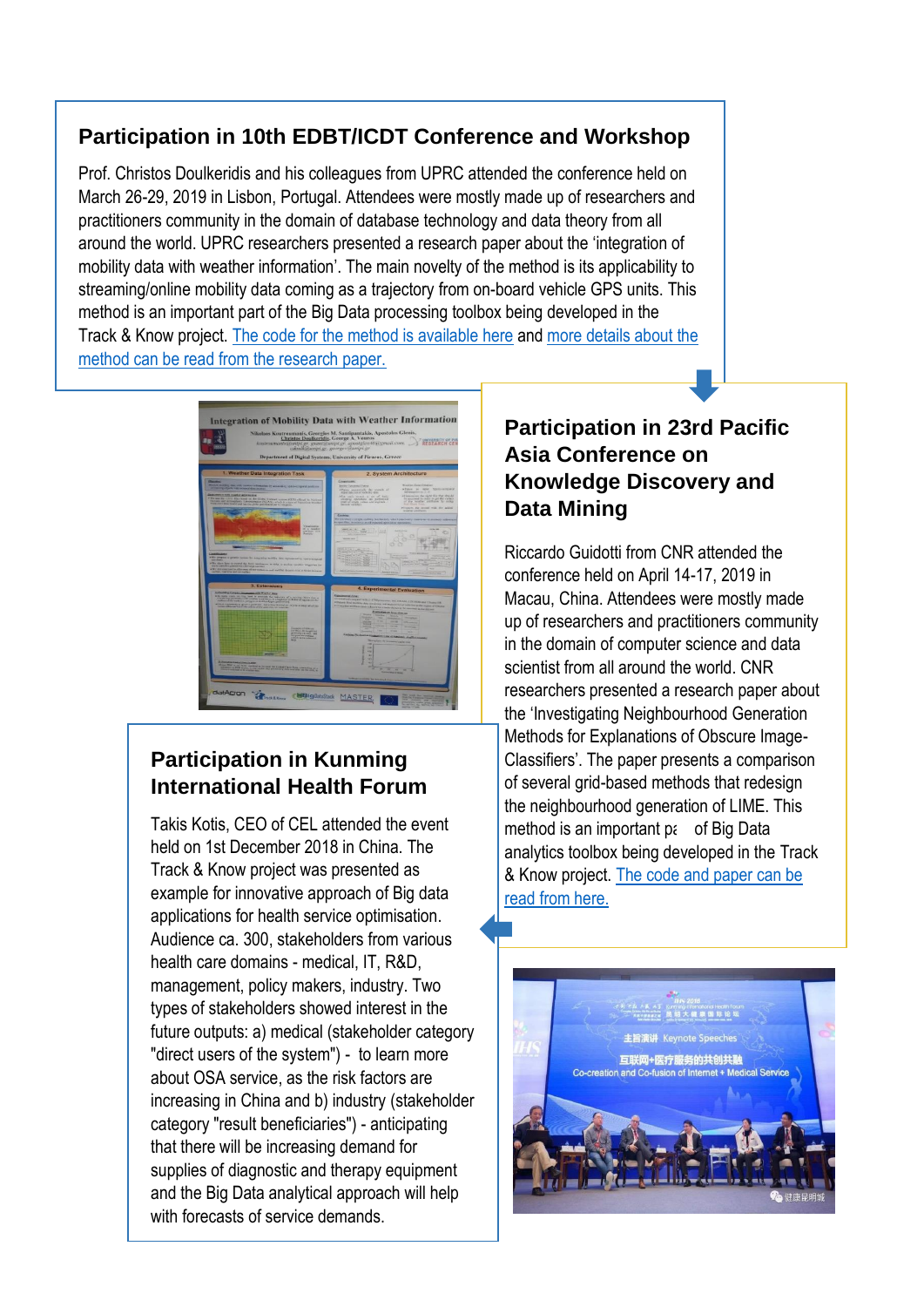#### **Collaboration Visit to two Hospitals in Wuhu, China**

On 21st March 2019, Dr Toni Staykova presented "Cambridge Medical Academy (new name of Celeritas) - Research and Innovation" two hospitals in Wuhu China. The name of the hospitals are the Second Affiliated Hospital of Wannan Medical College and the First Affiliated Hospital of Wannan Medical College. From these hospitals around 60 stakeholders who can be the direct users of the system (i.e. Doctors and Administrators) have attended the talk. Audience were interested in learning more about how Track & Know tools can help achieve medical service optimization.